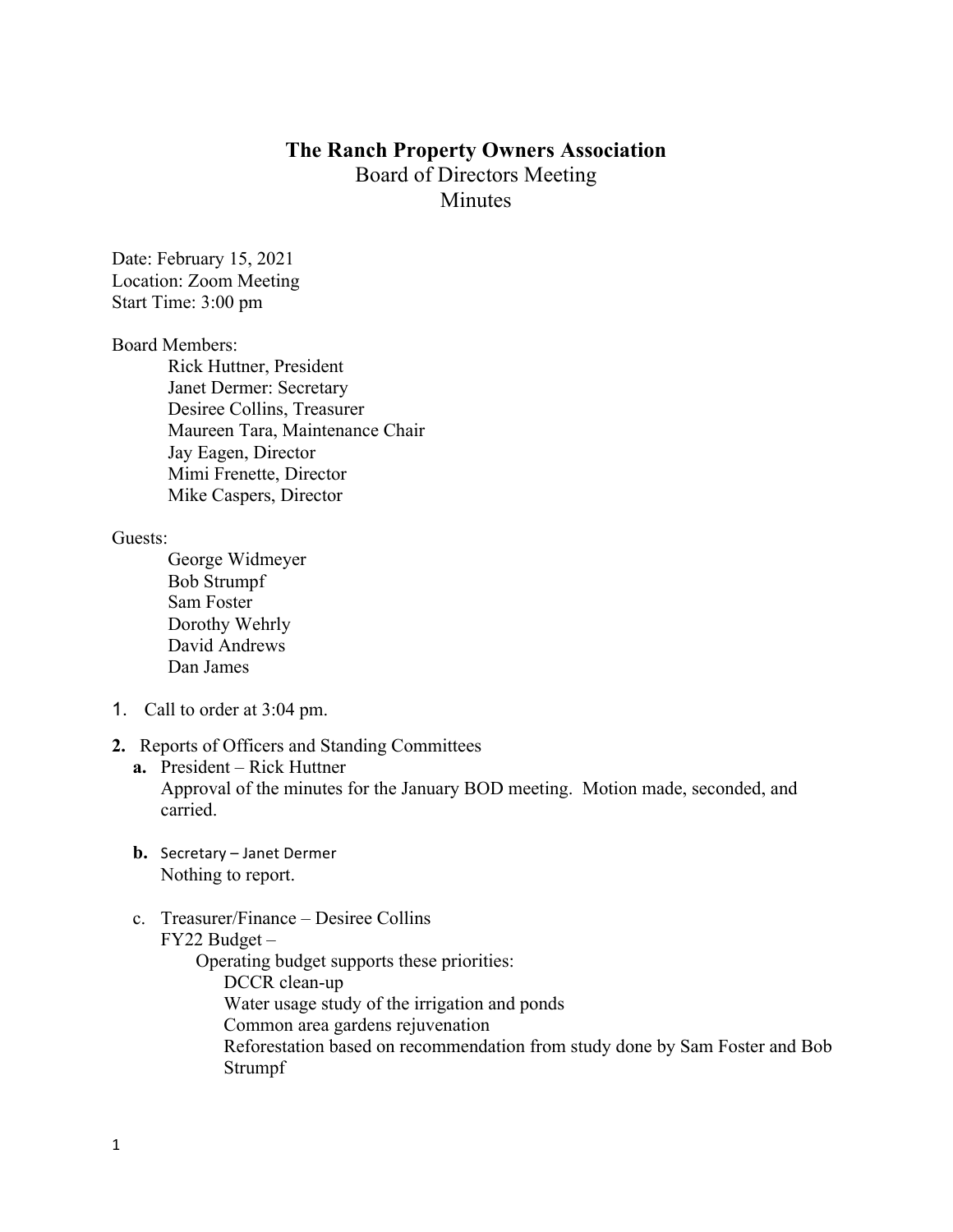Capital budget supports these priorities: Culvert replacements Front entrance Monument Fencing repairs Note: Funding for reserve bridge moved to FY22 capital budget since it will not be finished in FY21. Motion made, seconded, and passed to approve FY22 budget.

Annual Assessment Fee – Motion to approve the annual assessment fee was made via email. It was seconded, and passed.

Annual Assessment Letter – Motion to approve the Annual Assessment letter was made, seconded, and passed.

Additional financial and budgeting details provided to residents upon request.

d. Architectural – Jill Ward and Judy Burgess (Committee Co-Chairs) No architectural report this month.

Proposal to create a checklist for homeowners to fill in at beginning of project.

Request for funds to hire architectural consultant when deemed necessary. Motion was made, seconded, and passed to approve moving funds from Legal to support an Architectural consultant.

Recommendation was made to support expanded architectural reviews. Further discussion was postponed pending discussion with our attorney to determine:

– Do HOAs typically pay for these expenses.

– Would we incur liability by providing in depth reviews.

Funds were moved from reserve funding to Professional Services to support this proposal if adopted.

e. Maintenance – Maureen Tara Reserve Bridge – Work on the bridge was delayed due to snow.

Culverts – Culvert replacements are scheduled for March.

f. Director – Mimi Frenette Nominating – Three positions to fill: Maintenance, Treasurer, and Secretary. Mimi will send out a letter and talk to interested residents.

## **3.** Item Requiring Discussion/Action:

- a. Approve Budget for FY22 See above.
- b. Finalize Annual Assessment Letter See above.
- c. Plan for Annual Assessment Mailing Jeanie Emigh volunteered to do the mailing.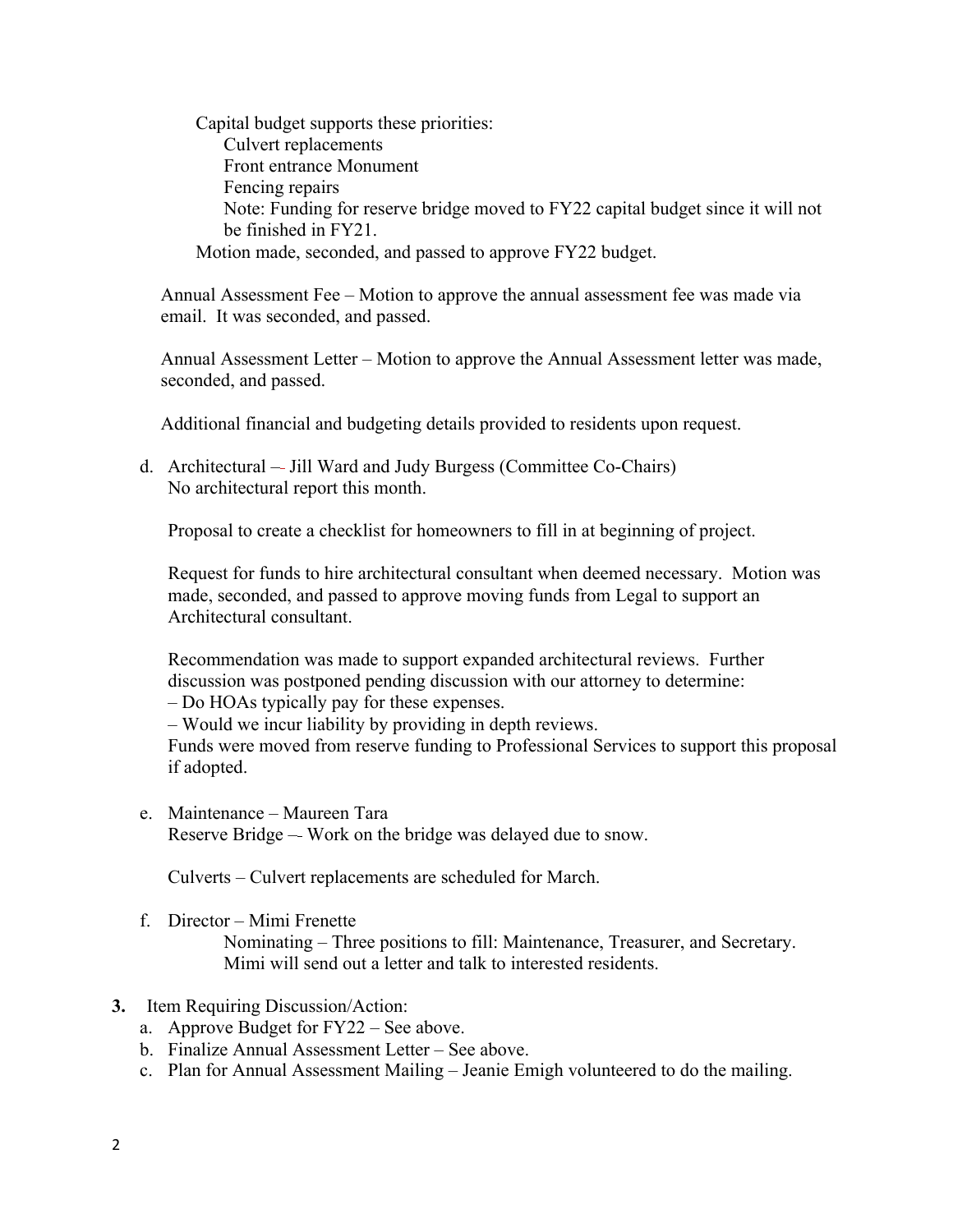- d. Winter Newsletter Nearly ready for publication. Additional information will be included concerning speeding and parking in driveways.
- e. Sustainable Landscape Committee Committee meets once a month. Proposal from Eric Bikis to do an evaluation of the irrigation supply and demand. The evaluation would provide water management and conservation measures and estimate water savings. Motion made, seconded and carried to accept the proposal.
- **4.** Old Business
	- **a.** Water Issue Reserve area Sam Foster and Bob Strumpf performed a study of the Reserve water status and recommended a five year reforestation plan. The study is posted on the website in the Announcements/Events section.
- **5.** New Business
	- **a.** Speeding David Andrews expressed concerns about speeding in the Ranch. Board will investigate installation and cost of using speed bumps, humps, and/or radar speed displays.
	- **b.** James Ranch Dan James informed the board that a liability assessment was performed for James Ranch which determined that an area of James Ranch is being used by residents of the Ranch to access the Animas river. This creates a potential liability for James Ranch. He offered two solutions to remove James Ranch liability:

– James Ranch would create an easement to give the Ranch residents access to the Animas and any liability would be the responsibility of the Ranch.

– Do a land swap of the approximately two acres of land that we lease to James Ranch for two acres of land to provide access to the Animas.

Dan will get back to the board with a recommendation for one of the solutions.

- **c.** Results of the Board Retreat Five goals were identified: Front Entrance Sign replacement Align DCCR and Architectural Rules Community Connectivity Drought and Water Concerns Fire Prevention Motion was made, seconded, and carried to approve these five goals.
- **d.** Maintenance Sub-Committees Maureen identified five sub-committees that will report to the maintenance chair: Irrigation, Garden, Sustainable Landscape, Tree, and Firewise. They will be listed on the web site rather than changing the by-laws to list them.
- **e.** Recommendation for board members to send documents and proposals to the board two days prior to the BOD meeting so they can be reviewed prior to the meeting.

## **6.** Announcements

Annual meeting will be held on June  $13<sup>th</sup>$  at 2:00 pm. Meeting location will be at The Grange or on Zoom, to be determined later.